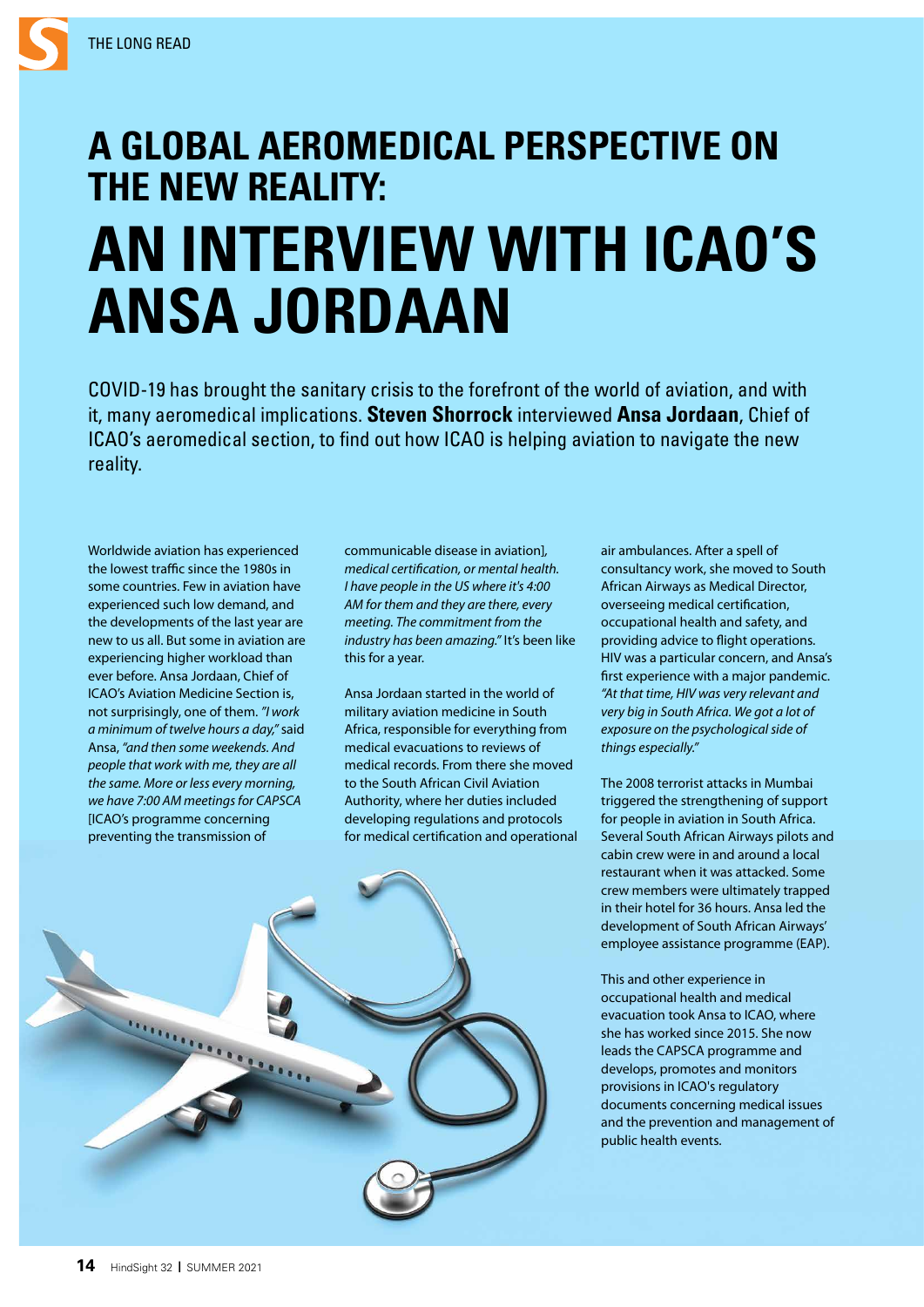#### **ICAO Aeromedical Activities**

When it comes to managing health risks triggered by communicable diseases, communication and coordination is critical. This is not only between States, but first internally within a State, specifically including the national department of public health, aviation authorities (particularly medical departments) and other relevant national authorities. Then there are airports, airlines and other aviation service operators, and the media. ICAO works at an international level, along with the World Health Organization (WHO), to develop such communication links. Regional networks of experts in various stakeholder organisations have opened another CAPSCA road toward global harmonisation in aviation.

Article 14 of the 1944 Convention on International Civil Aviation (the 'Chicago Convention') obliges Contracting States *"to take e*ff*ective measures to prevent the spread by means of air navigation of cholera, typhus (epidemic), smallpox, yellow fever, plague, and such other communicable diseases as the Contracting States shall from time to time decide to designate".* ICAO has a central role in helping these 193 countries to coordinate their national efforts to mitigate the spread of communicable diseases such as COVID-19 in the air transport sector, and to help them manage associated risks. Supported by experts like Ansa in the ICAO Secretariat, countries work through the UN aviation agency to develop and agree on international standards, recommendations and guidance materials, and capacity-building helps to put them into practice. Mental wellbeing along with alcohol and drug support programmes are the focus of current medical standards development.

"To ensure the most effective management of risk and public confidence, States should ideally have approaches that are proportionate to risk and broadly harmonised"

#### **CAPSCA – Collaborative Arrangement for the Prevention and Management of Public Health Events in Civil Aviation**

Established in 2006, CAPSCA is a voluntary cross-sectorial, multi-organisational collaboration programme managed by the International Civil Aviation Organization (ICAO) with support from the World Health Organization (WHO). It brings together international, regional, national and local organisations to combine efforts to improve preparedness planning and response to public health events that affect the aviation sector. CAPSCA aims to ensure collaboration between the aviation and public health sectors, facilitating safe and economically viable air transport while contributing to public health protection. Currently, 156 ICAO Member States and five territories are Members of CAPSCA, and there is a range of partners, including UN agencies, international organisations, foundations and associations representing aviation.

Adapted from<https://www.icao.int/safety/CAPSCA/Pages/default.aspx>

#### **CART – Council Aviation Recovery Task Force**

The ICAO Council's Aviation Recovery Task Force (CART) is composed of government, industry, and international and regional organization representatives, and works to provide practical, aligned guidance for governments and industry operators in order to restart the international air transport sector and recover from the impacts of COVID-19 on a coordinated global basis. The CART's work on its 'Recovery Report' and the accompanying 'Take-Off' guidance for international aviation, has kept the health, safety, and security of the travelling public of paramount concern throughout. The CART has completed three phases, with Phase one providing key recommendations and 'Take-off' guidance on Public Health Risk Mitigation Measures, in addition to four operational modules relating to airports, aircraft, crew and cargo. Phase two prioritized new recommendations on testing and cross-border risk management, and Phase three targets specific issues related to a State's multilayer risk management strategy.

Adapted from<https://www.icao.int/covid/cart/Pages/CART-Take-off.aspx>

#### **Public health corridor iPack**

iPacks are intended to support States' COVID-19 implementation activities and support States in their aviation restart, recovery and resilience efforts. An iPack is intended to be a self-contained package composed of the relevant guidance material, standardized training, tools, subject matter expertise, and guidance for procurement. iPacks includes aspects related to public health-related measures, facilitation and aviation security, aviation safety (e.g., management of temporary regulatory alleviations), risk management, and air transport and economics. Five iPacks are currently available, with more planned for release.

Adapted from [https://www.icao.int/secretariat/TechnicalCooperation/Pages/](https://www.icao.int/secretariat/TechnicalCooperation/Pages/iPACK.aspx) [iPACK.aspx](https://www.icao.int/secretariat/TechnicalCooperation/Pages/iPACK.aspx)

 $\blacktriangleright$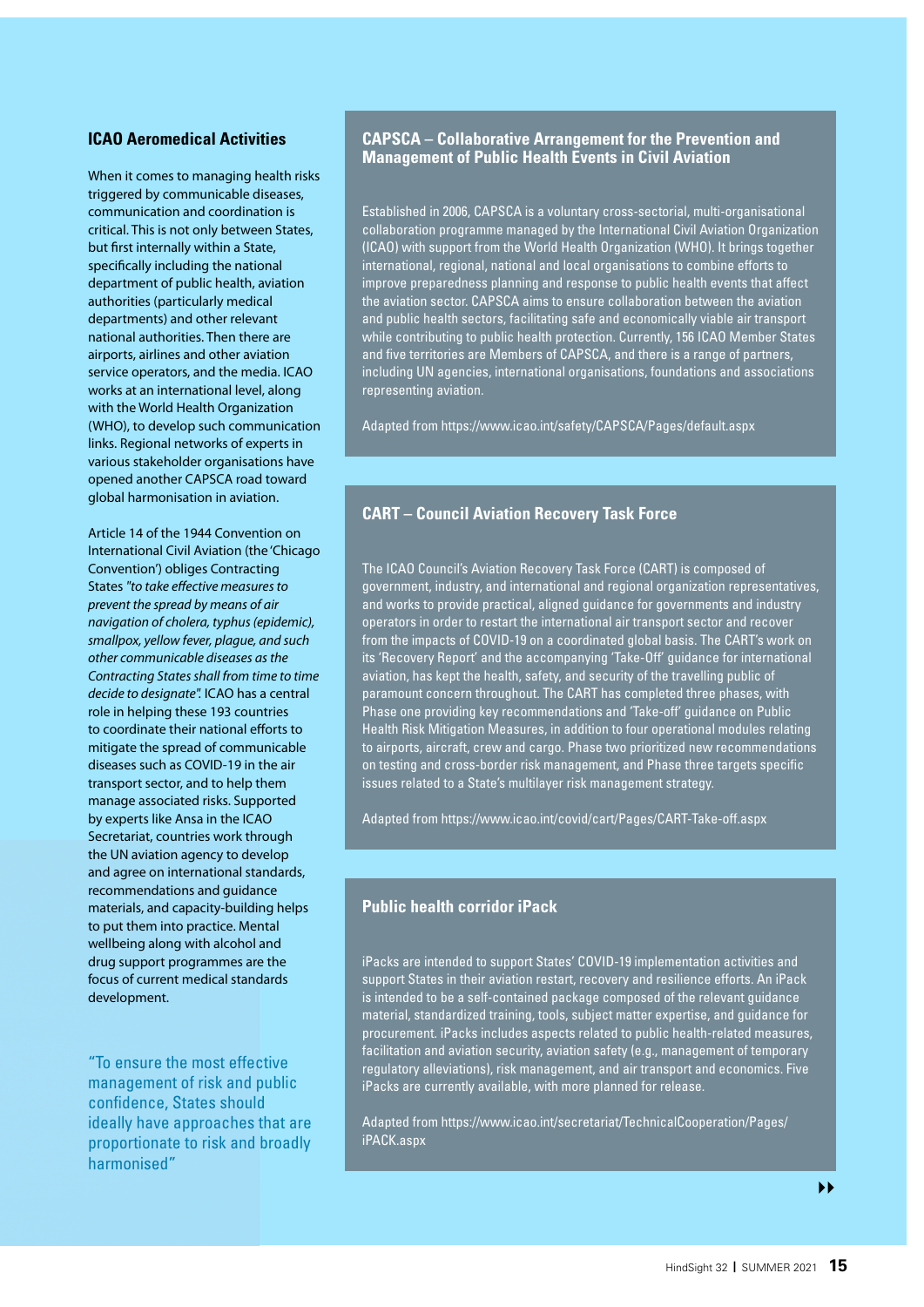

# UUUUU,

### **Vaccination in progress**

"We're traveling to places that don't have vaccines yet, and the quicker we vaccinate, the fewer mutations we'll have, the fewer problems we'll have"

From an aviation perspective, preparedness planning is key to managing disease outbreaks.

As an international industry, timely coordination and proportionate responses from national public health authorities and aviation stakeholders are essential. To ensure the most effective management of risk and public confidence, States should ideally have approaches that are proportionate to risk and broadly harmonised.

While the medical department of ICAO and national aviation regulatory authorities are primarily concerned with the medical fitness of licence holders (pilots and air traffic controllers), both are a critical link between public health and aviation. From an ICAO perspective, a number of initiatives are critical in this regard, and Ansa and her team are involved in many of them (see box text for further explanation).

#### **Testing and Vaccination**

Testing and vaccination are critical for the reopening of aviation, Meanwhile, flight crew and other aviation workers are exposed in a way that the general public are not. *"We're traveling to places that don't have vaccines yet,"* Ansa said, *"and the quicker we vaccinate, the fewer mutations we'll have, the fewer problems we'll have."* The WHO

has provided recommendations to States on the priority of vaccination. Transportation workers are included in the recommendations of the Strategic Advisory Group of Experts on Immunization (SAGE) III group, as essential workers, but it's up to the States to decide vaccination priorities.

Certification for testing and vaccination is a controversial topic in many countries, but a practical reality for international travel. And being an international business, harmonisation and interoperability are currently hot topics, along with accessibility, usability and security of testing certificates. *"How do we ensure the verification and trustworthiness of those certificates?"*, Ansa questioned. *"There have been a number of fraudulent test certificates, and we expect we will get the fraudulent vaccination certificates."*

ICAO is putting together standards on how to prevent fraudulent actions and how to harmonise standards. This is not straightforward. *"With the vaccination, it's more di*ffi*cult because it's under the WHO umbrella and not under the aviation umbrella. We foresee that it will play a big role for aviation. And we need to be ready."*

There are currently several travel passes, including IATA's Travel Pass, the World Economic Forum's Common Pass and

the European Union's Digital Green Pass. ICAO collaborates with the WHO, and a multidisciplinary working group comprising different specialists from all over the world, including other intergovernmental organisations. Evidence of vaccination must be currently in accordance with national legislation and national practices. Different stakeholders must be able to exchange and verify information, and passes must be interoperable with various platforms.

The situation is volatile, uncertain, complex and ambiguous, and while medical specialists can give the best advice based on evidence, in this case the evidence changes along with understanding of the pandemic. Then there are the politics and national interests. *"It's a very dynamic situation with the variants and testing and the vaccines. So all of that is already di*ffi*cult enough in terms of advice, but then you get the political side of it on vaccine priorities and availability."*

"While medical specialists can give the best advice based on evidence, in this case the evidence changes along with understanding of the pandemic"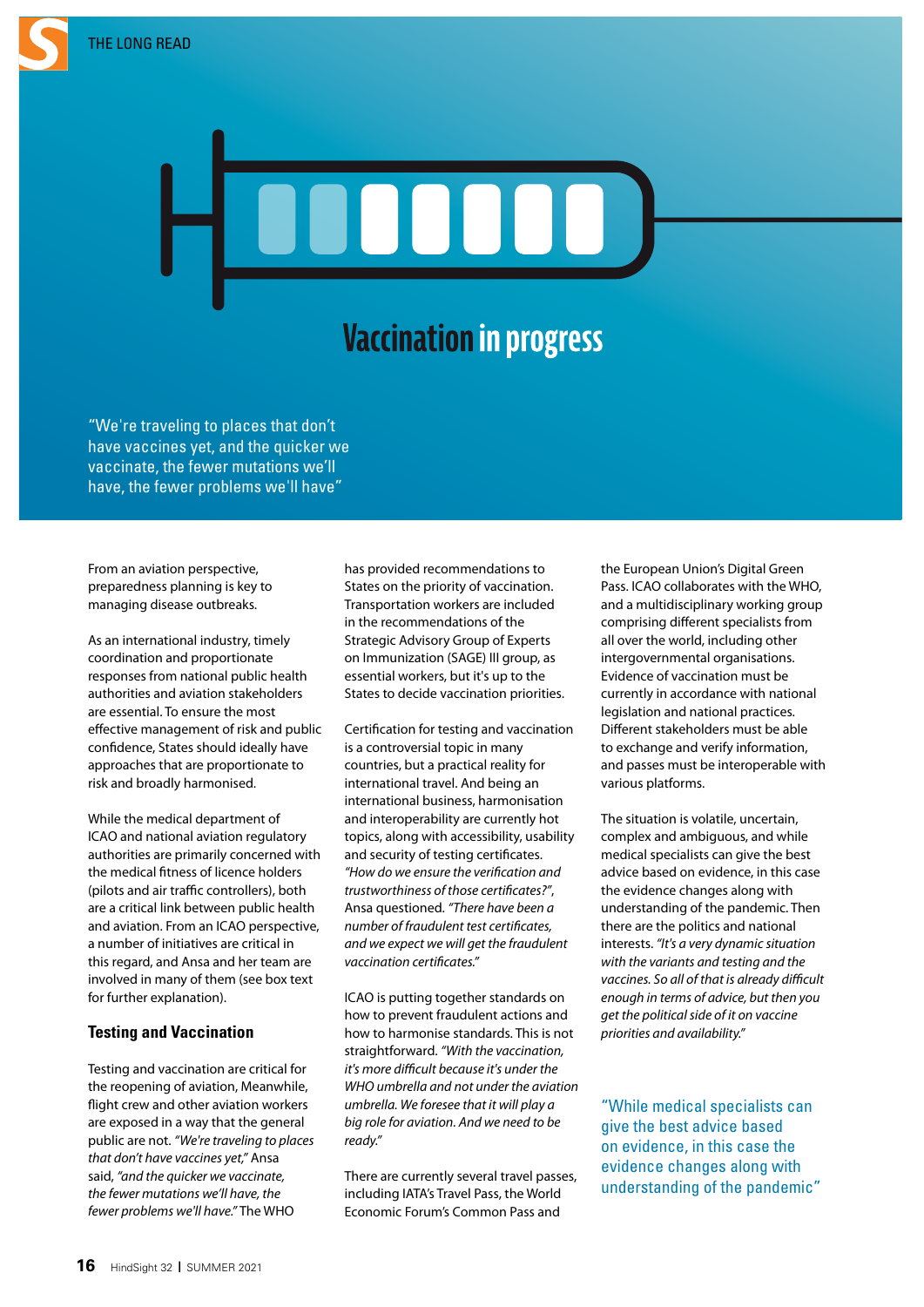#### **Medical Certification**

Different States have been giving operators different extensions regarding the validity of licences and certificates, including medical certifications during the pandemic. I wondered if this is something that will be extended past the pandemic. And what is the rationale for differences compared to before, and between different States? Ansa explained that *"what we had initially was alleviations – extensions to medical certificates. We provided a quick reference guide to the States on how they can extend medical certificates. That's all based on a risk assessment process. There were certain certificates which we said do not extend, and there were others that could be extended. So, for example, right at the beginning, we said prioritise emergency and evacuation flights. It was also dependent on the capacity and availability of the medical examiners, because they were also helping with COVID prevention and treatment."*

In some States, medical examiners were not available, which might account for the differences between States. ICAO provided the guidance on risk assessment for extensions, but there was a sunset date which expired on March 31st. Ansa explained that *"we had the Council decision, and that system will be replaced by targeted alleviations. These are narrower in scope and more restrictive because, for us, it was a concern to keep on extending medical certificates."* With targeted alleviation, ICAO has a template that States can follow, with specific guidance on how to do aviation medical examinations, and an overall objective to get back to normal operations.

Face-to-face medical examinations are required for new applicants and licence holders that are considered to be of higher risk in terms of the medical restrictions. *"For the rest,"* Ansa noted, *"we're saying that you have to do a risk assessment to decide whether you can do alternative types of examinations. And for that we provide guidance. So we say look at which class it is. Look at each type of operation. Is it multi-pilot, single pilot? Look at the previous reports that he or she needed to submit. Is it a high risk or low-risk type of medical condition?*" ICAO offers advice on mitigation factors

for targeted medical examinations if there is not face-to-face access to an aviation medical examiner (AME). *"If you're required to have your eyes tested, or you need an ECG or lung function test, or if you've had an injury and you need a new report, then you can do that targeted examination, which could be done by someone who is not an aviation medical examiner."* The report would need to be sent to the AME for review and certification.

Telemedicine has become more common because of COVID-19, including in aviation. There are specific requirements if a person's condition has changed. The licence holder first needs to call their AME. Then the AME will decide if he or she can renew the licence based on that discussion, or arrange a one-to-one consultation.

This arrangement has been implemented in some states. While there are best practices, it is a riskbased approach based on the expertise of the AME. *"We're not going to let a high-risk person fly if we haven't done an examination or have just done a telephone call."*

The last option is health declarations in certain circumstances. In this case, there are specific requirements. ICAO encourages States to only allow this for low-risk situations. This also still needs to be sent to the AME and has to go to the state medical assessor in charge of aviation medical certification in the national State department.

While there are a variety of options and some may be retained, Ansa said that ICAO would like to see a return to face-to-face consultations as soon as possible.

#### **Mental Health and Wellbeing**

Mental health and wellbeing have come into sharp focus as the pandemic has progressed. Ansa noted that front-line aviation staff are subject to the same kinds of worries shared by most people – about loved ones, about exposure and getting sick, and about access to vaccinations. *"You don't know what's going on and you just see more people getting sick. I think it's the degree of uncertainty. That is the big problem from* 

*the studies."* Then, there are additional stresses about protective measures that staff have to perform, such as disinfecting surfaces and wearing face coverings.

For flight crews, the stresses can mount up further still. *"In some cases, they have dedicated ground transport to their hotel, and when they get to the hotel, they may be locked in their room. They can't necessarily go out and exercise. Some are delivered meals in their rooms with no choice of what to eat. So there is the added stress of being subjected to quarantine with uncertain conditions. And sometimes it changes from take-o*ff *to landing. Unpredictability and isolation create problems."* 

"With pilots flying less often and controllers controlling less often, self-confidence can take a hit, with the added fear of loss of license and livelihood"

With pilots flying less often and controllers controlling less often, self-confidence can take a hit, with the added fear of loss of license and livelihood. *"A lot of people have been furloughed or made redundant because the airline closed down or they couldn't continue paying sta*ff *anymore. This is an abnormal situation and to be anxious and to be fearful is a normal reaction."*  ICAO issued an electronic bulletin to address all stakeholders in the industry to ask everybody to work together. Ansa acknowledged the importance of psychological safety: *"Pilots and controllers might not disclose medical information if they're afraid they're going to lose their licence, especially now because of the economy. That's been a major discussion that we've been having. It is essential that all aviation stakeholders provide as far as possible a safe psychosocial environment to aviation employees."*

Return to operations becomes the next issue. *"How do you engage everybody back into the working environment*   $\blacktriangleright\blacktriangleright$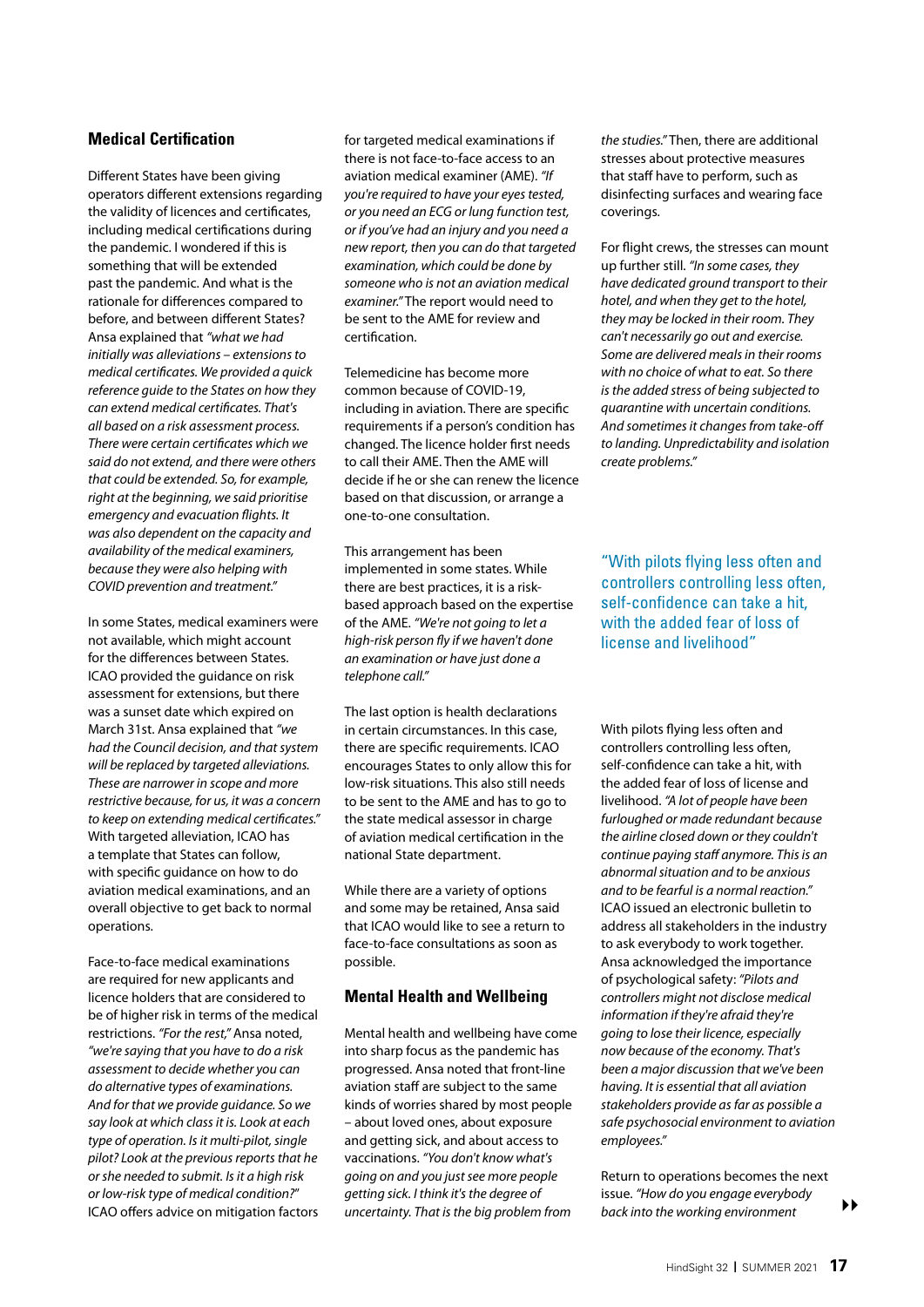

*again? And how do you make sure that there's enough controllers and other aviation personnel to ensure safe and smooth operations? There are a lot of uncertainties that need to be addressed."* 

#### **Organisational and Individual Interventions**

Several interventions are possible at different levels, from States to individuals. I asked Ansa about what would be at the forefront of her mind for aviation authorities and organisations. Her suggestions all concerned supporting people. *"We ask aviation authorities to engage with aviation personnel, to talk to them, reassure them, and provide resources. It's vital to help pilots, ATCOs, cabin crew, maintenance personnel and others to cope with the changes, perhaps through employee assistance programmes or peer support programmes. If people are furloughed or laid o*ff*, how can organisations continue providing support programmes to those people?"*

For organisations and management, Ansa's thoughts continued along these lines. Ansa would advise an organisation's senior management to undergo training on how to deal with someone who is stressed or someone who is struggling to cope. *"There's so much more stress involved because of everything that's happening. It's important not to be too demanding. Managers need to be aware of the signs – people making more mistakes, starting to isolate themselves, and so on. Often, issues arise from misunderstanding or miscommunication. If you're open and really listen, you can better support people. If you just go through the motions and do the box ticking, that's going to do more harm than good."*

"For me, peer support is really the first line in defence because it's your colleagues. They know the circumstances from a work perspective, they understand the work and the demands"

From here, Ansa suggested that organisations make available tools and advice to support people. *"Even if you don't have an EAP, you can still guide people towards how to keep healthy, and where to go for assistance, perhaps via newsletters, for instance."* 

Then there are interventions for individuals, peers and small groups. Again, Ansa had some useful suggestions. *"One is social contact. That's the number one thing. Whatever problems people have, just reach out. People tend to isolate, and that just makes things worse. So we need to reach out to our colleagues, friends, or family. Remember that you're not alone. Don't feel isolated. Go and seek assistance."*

For some in larger organisations especially, Ansa suggested reaching out to the peer support programmes. *"For me, peer support is really the first line in defence because it's your colleagues. They know the circumstances from a work perspective, they understand the work and the demands. And they have been trained, and often have experienced very stressful life events themselves. If they feel that you need more assistance than they can give you, then they can refer you to the appropriate person."* 

A good relationship with an AME is also helpful. AMEs, she noted, have been trying to get a better position of trust with the pilot or the controller. *"We're really trying to help you to continue working."*

Then there is having a healthy lifestyle – a basic but easily overlooked factor. *"This includes a proper diet, not drinking too much, enough sleep, and trying to manage stress. It's things like getting out in nature, doing a hobby – something that is nice for you, and that relaxes you."* On that note, Ansa suggests mindfulness exercises: *"I think we should promote that more." In 2018,* ICAO published a book called *Fitness to Fly*, a preventivemedicine handbook intended to close the gap between pilots' medical requirements to fly and preventive measures that can help them fulfil those requirements.

#### **The Future**

I wondered what we might expect post-pandemic, from an aeromedical perspective. What kind of opportunities might emerge? Will aeromedical practices change, or will things return to how they were before? *"Many things might, to a degree continue postpandemic, but we will need to have very clear guidelines in terms of what you can allow in which situation."* Ansa gave an example of the human intervention motivational study (HIMS) programme in the US. HIMS is an occupational substance abuse treatment program dedicated to helping all pilots return to the cockpits, with follow-ups to some patients by remote consultation. "*This has been working very well, but I would not want to do that globally unless we have the training and resources that go with that. We don't have the same experience everywhere."*

ICAO is creating a risk assessment framework that will take into account the various types of examinations and the various tools that are available. *"Going forward, that might be part of our normal set of tools, but it will have to be clearly defined. We will learn from best practices and from what's being applied now."*

Concerning mental health, ICAO is looking at the training of not only AMEs, but also pilots, and specialists that work with peer support groups, so that everybody is better aligned.

There have been other lessons for AMEs. What we might learn, Ansa remarked, is how to be less prescriptive, but more risk-based, taking into account a range of factors, and not just age, for example. *"That is something that we have been discussing in aeromedical circles for a long time: how to do our risk assessment process in line with the type of operation, the type of medical condition, and the probability of becoming impaired while you're flying or while you're controlling. It's not just a normal medical examination that one has to do, but one that we can really di*ff*erentiate between those things."*